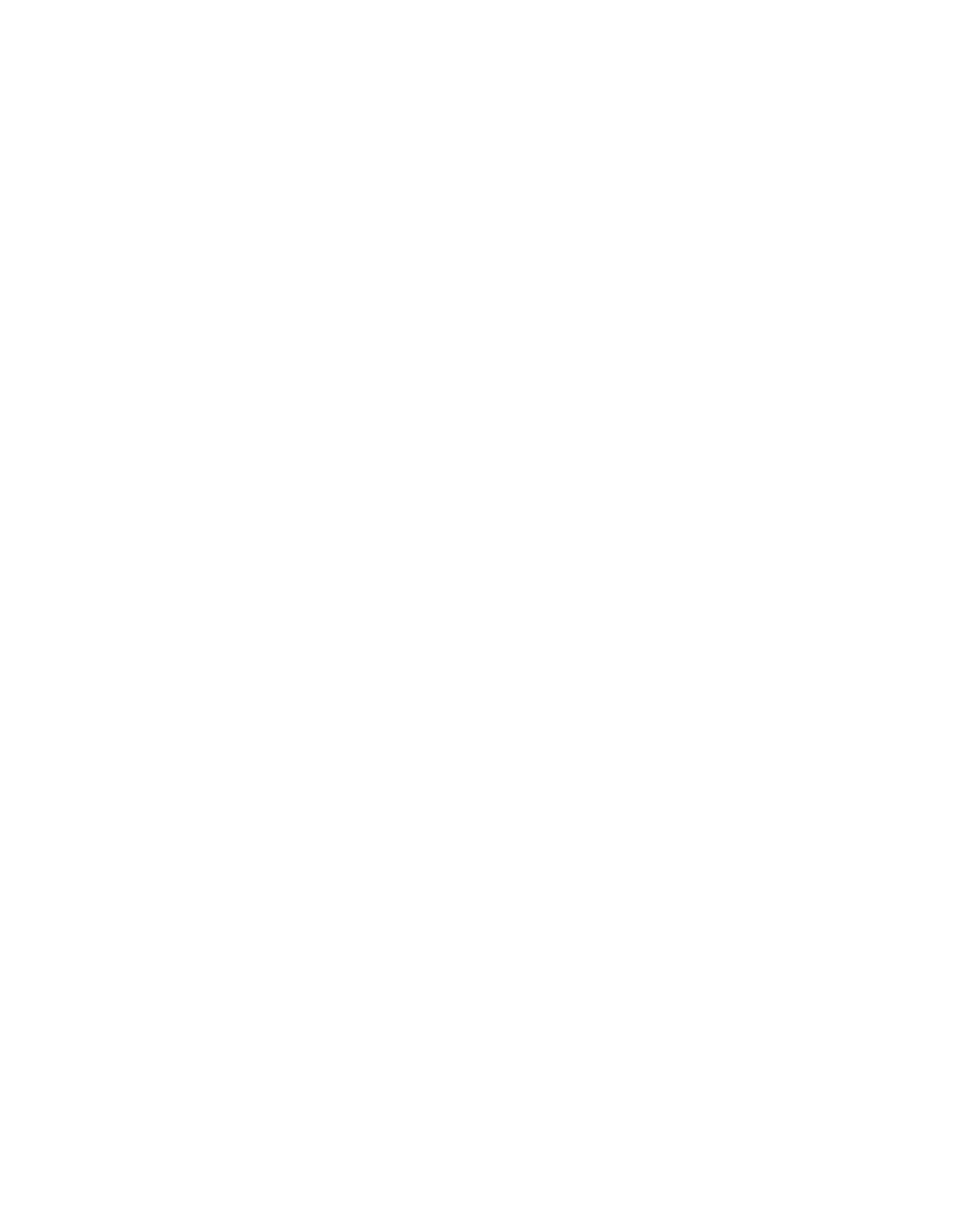## **Table of Contents**

| $\mathbf{1}$            |     |  |
|-------------------------|-----|--|
| $\mathcal{D}_{\cdot}$   |     |  |
| 3                       |     |  |
| $\overline{\mathbf{4}}$ |     |  |
|                         | 4.1 |  |
|                         |     |  |
|                         | 5.1 |  |
|                         | 5.2 |  |
|                         | 5.3 |  |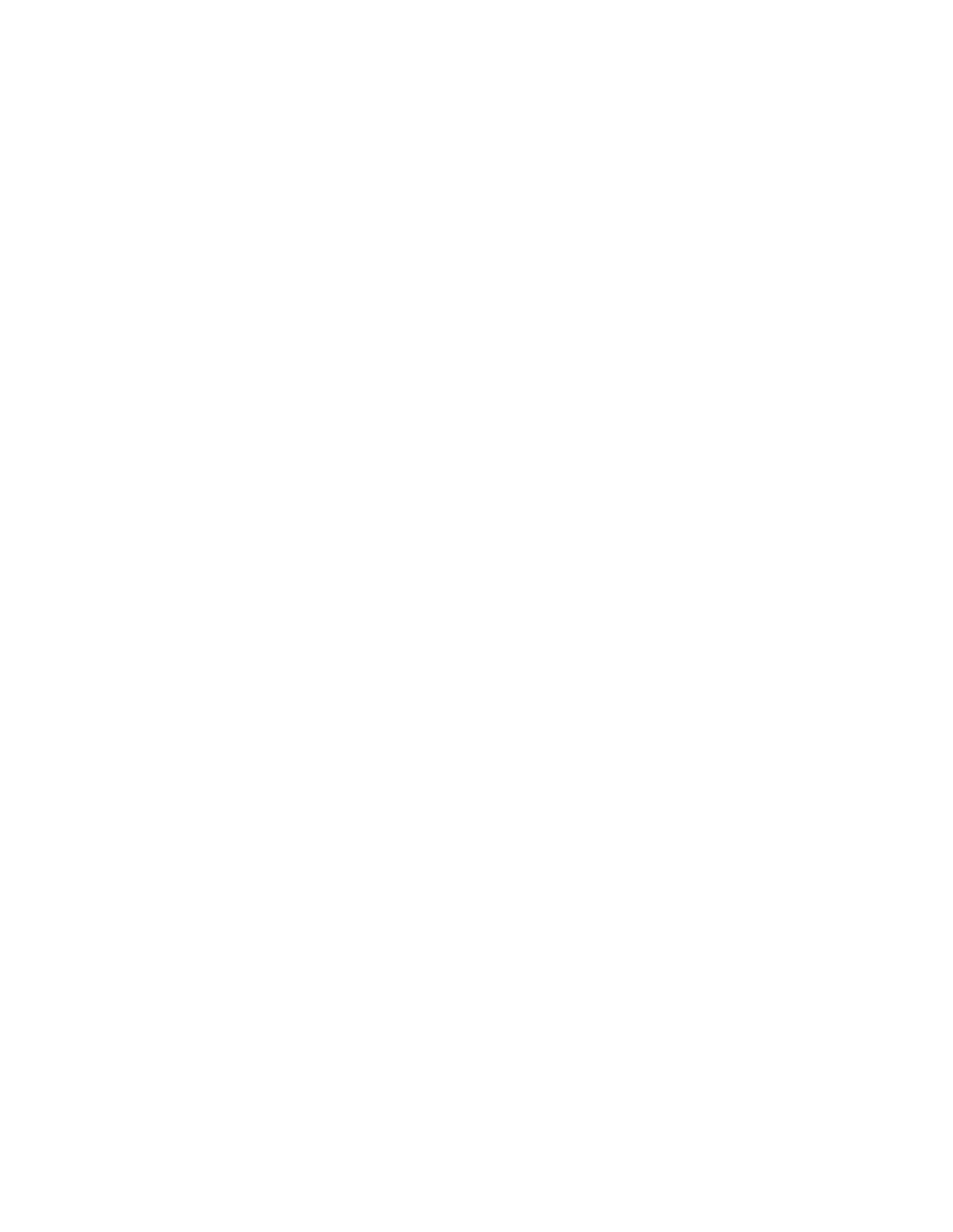# 1 **1 Running CyberCIEGE on Linux**

2 CyberCIEGE was built to run on Windows environments, including Windows VMs on 3 VMWare and Parallels (on Macs). CyberCIEGE will also run on Linux using Wine, 4 though it is a bit less robust in that environment and the characters may look very strange. 5 Wine is an open source application that allows some Windows applications to run on 6 Unix type operating systems.

7

8 If you have access to a Windows platform (or a Windows virtual machine), that is the 9 preferred way to run CyberCIEGE.

10

11 If you have a Mac and no access to a Windows virtual machine, you can install VMWare 12 Fusion or Parallels and then install a Linux distribution such as Ubuntu Desktop (which 13 has been tested with version 12.04). VirtualBox does not appear to work with the 3D 14 graphics functions needed by Wine.

15

# 16 **2 Install Wine**

17 If your Linux system already has Wine installed (e.g., it is a CS3600 VM), you can skip 18 this step. Do determine if you have a suitable version of Wine installed, type the 19 following into a terminal:

20 wine –version

22

21 The version should be at least 1.4.

23 Otherwise, within Linux (assuming Ubuntu), open a terminal at type:

| 24<br>sudo apt-get install wine |  |
|---------------------------------|--|
|---------------------------------|--|

25 26 Then type:

27 **winecfg** 

28 Then select the Graphics tab and check "Emulate a virtual desktop" and provide a 29 desktop size of 1280 x 900 (or, if your total screen size is not that big, whatever your 30 screen size is).

31

32 Once you have installed Wine, the system will automatically execute ".exe" programs 33 within the Wine environment.

# 34 **3 Install the Foxit PDF Reader**

35 Lab manuals can be accessed from within CyberCIEGE. These are in PDF format, which 36 requires a PDF reader. Using a Firefox browser in Linux, go to the Foxit site and 37 download their free PDF reader, http://www.foxitsoftware.com/Secure\_PDF\_Reader/

38 Do not go looking for a Linux version of the reader, you want the default Windows

39 version. Click the download link and, when prompted, select "Open with Wine Windows

40 Program Loader", and "OK".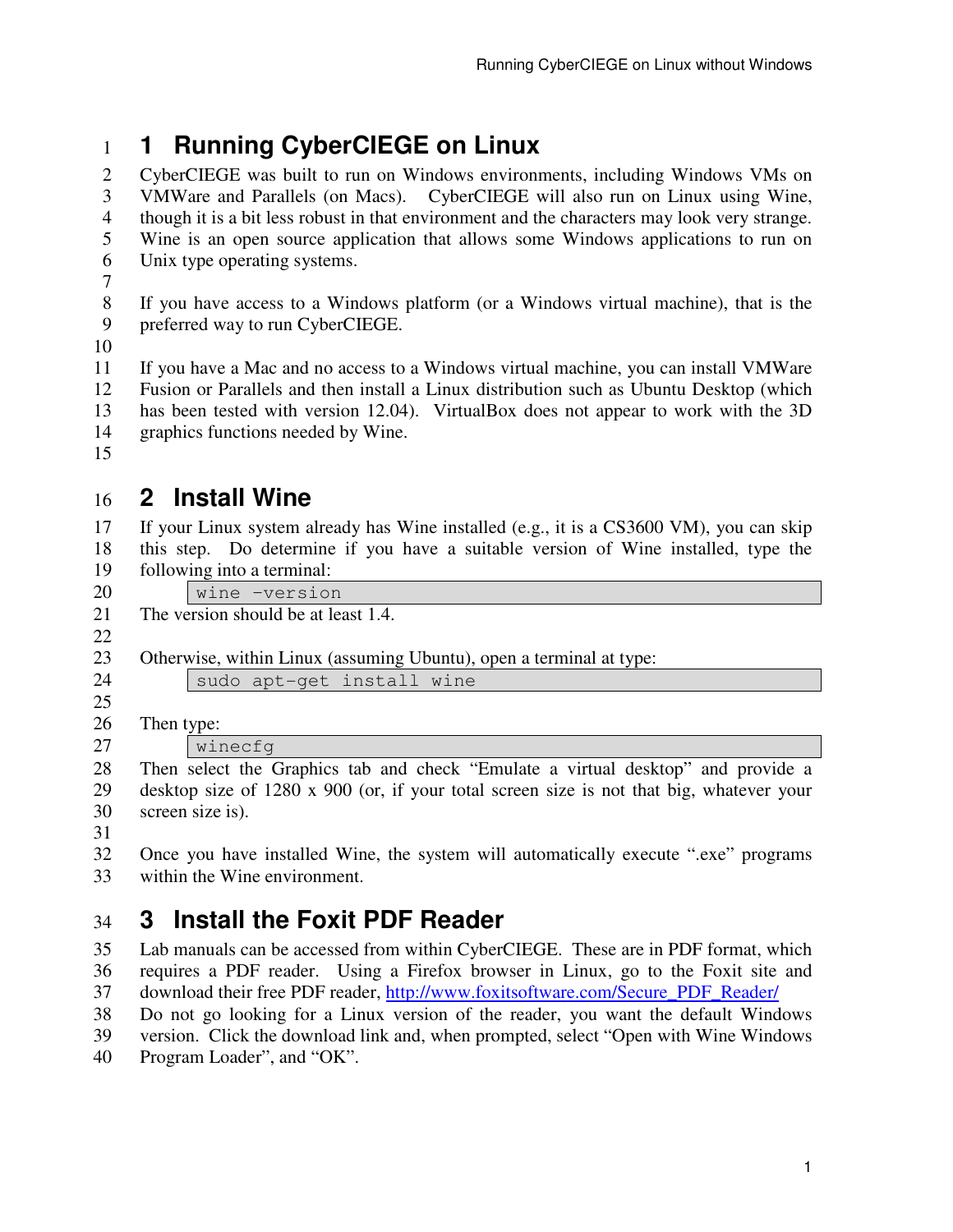#### Running CyberCIEGE on Linux without Window



 $\frac{1}{2}$ Accept the defaults (though you may choose to not put an icon on your desktop). 3

# 4 **4 Install CyberCIEGE**

5 Use Firefox to follow the CyberCIEGE link on the CS3600 CLE, or select "Get 6 CyberCIEGE from the cisr.nps.edu/CyberCIEGE/latest.html web page. When prompted, 7 select "Open with Wine Windows Program Loader", and "OK".

8

9 When prompted for a password, provide the password from the CS3600 CLE for 10 CyberCIEGE, or the password provided to you by your instructor.

11

12 Accept the default setup values.

13

14 Make sure your VM desktop has a resolution of at least 1024 x 768. A good value is 15 1280 x 800 (to provide room for encyclopedia pages). In Ubuntu, click the Settings icon 16 and select "Displays".

#### 17 **4.1 Run CyberCIEGE**

18 One of the "less than robust" effects of using Wine is that it puts two icons on your 19 desktop for CyberCIEGE. **Do not open the blue icon**. It can be deleted (right 20 click,"move to trash". To start CyberCIEGE, double click on the white icon labeled, 21 "CyberCIEGE.lnk". You may want to first "mute" or turn down the volume because the 22 sound on Wine can be garbled.

23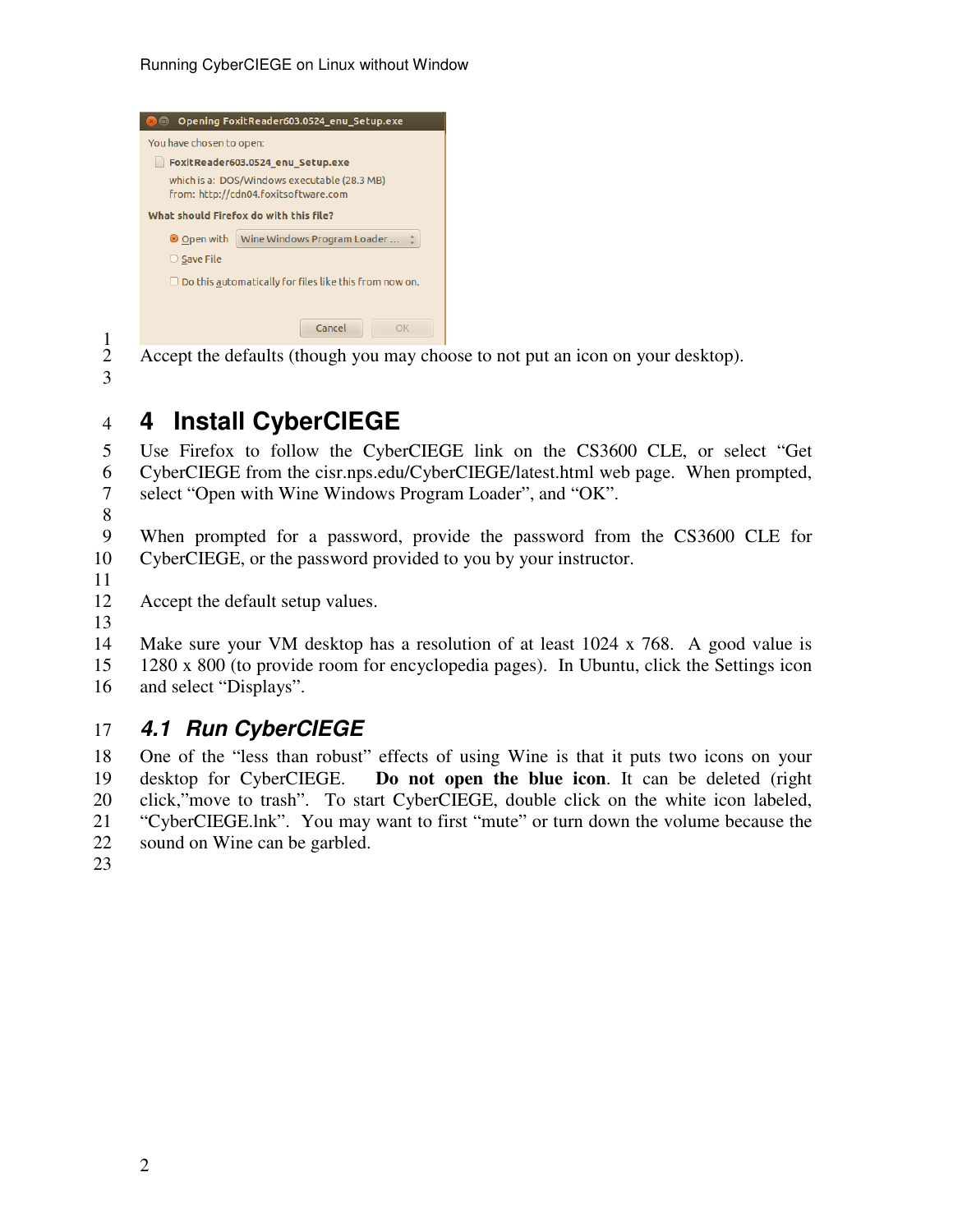

1 2

3 The "campaign player" should start. From there, follow the "Getting Started with 4 CyberCIEGE" document in the CS3600 CLE, or just go to the Help menu. Note you can 5 turn off the intro movie and unlock all scenarios via the "Advanced Menu".

6



7 8

# 9 **5 Limitations**

10 Running the game under Wine results in a few inconveniences, (beyond the strange 11 desktop icons install on Ubuntu noted above.) These are listed below.

12

## 13 **5.1 Characters have disjoint body parts**

14 Game character body parts are not all properly attached. Though distracting and bizarre,

15 this does not affect game play.